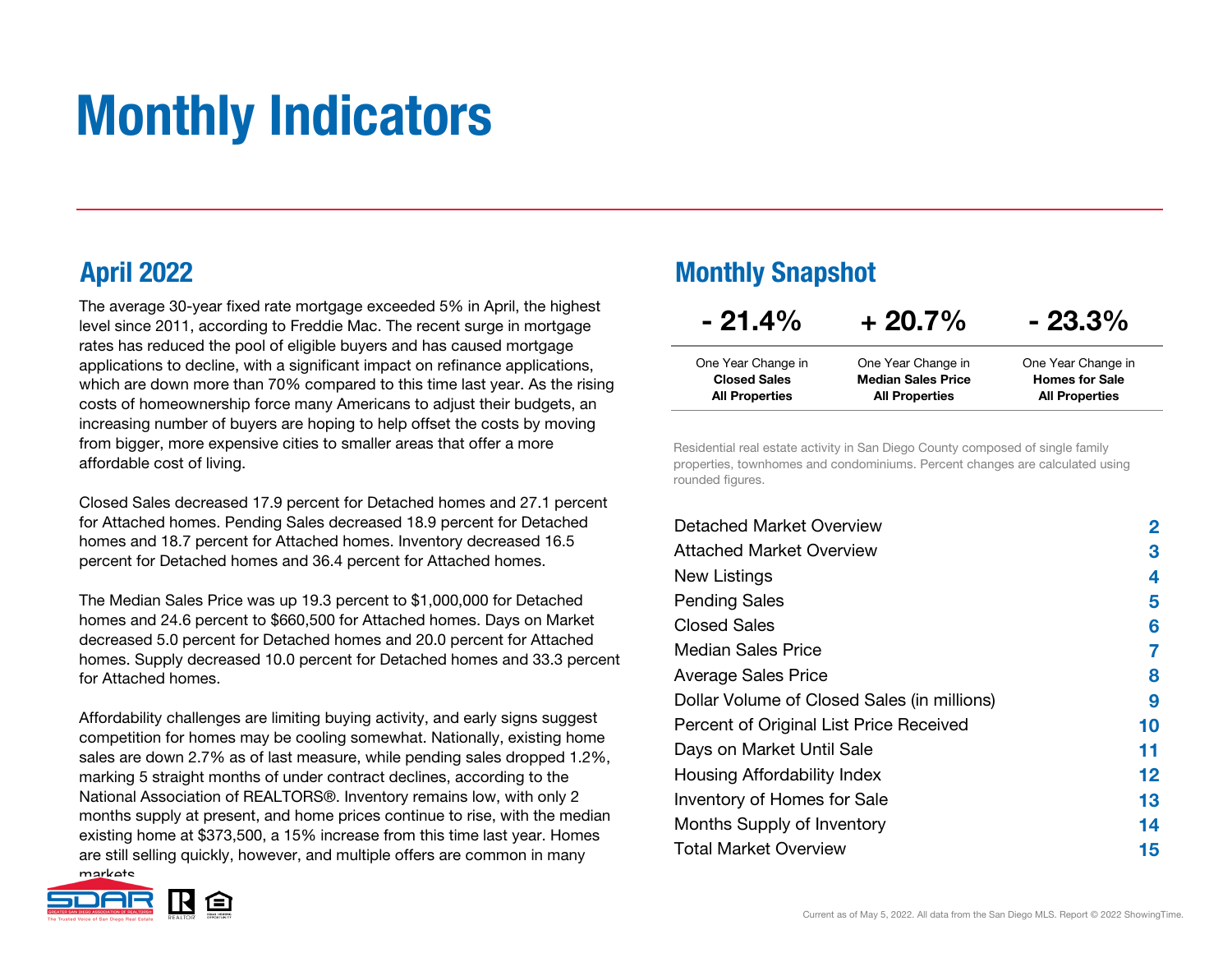### Detached Market Overview

Key metrics by report month and for year-to-date (YTD) starting from the first of the year. Detached homes only.



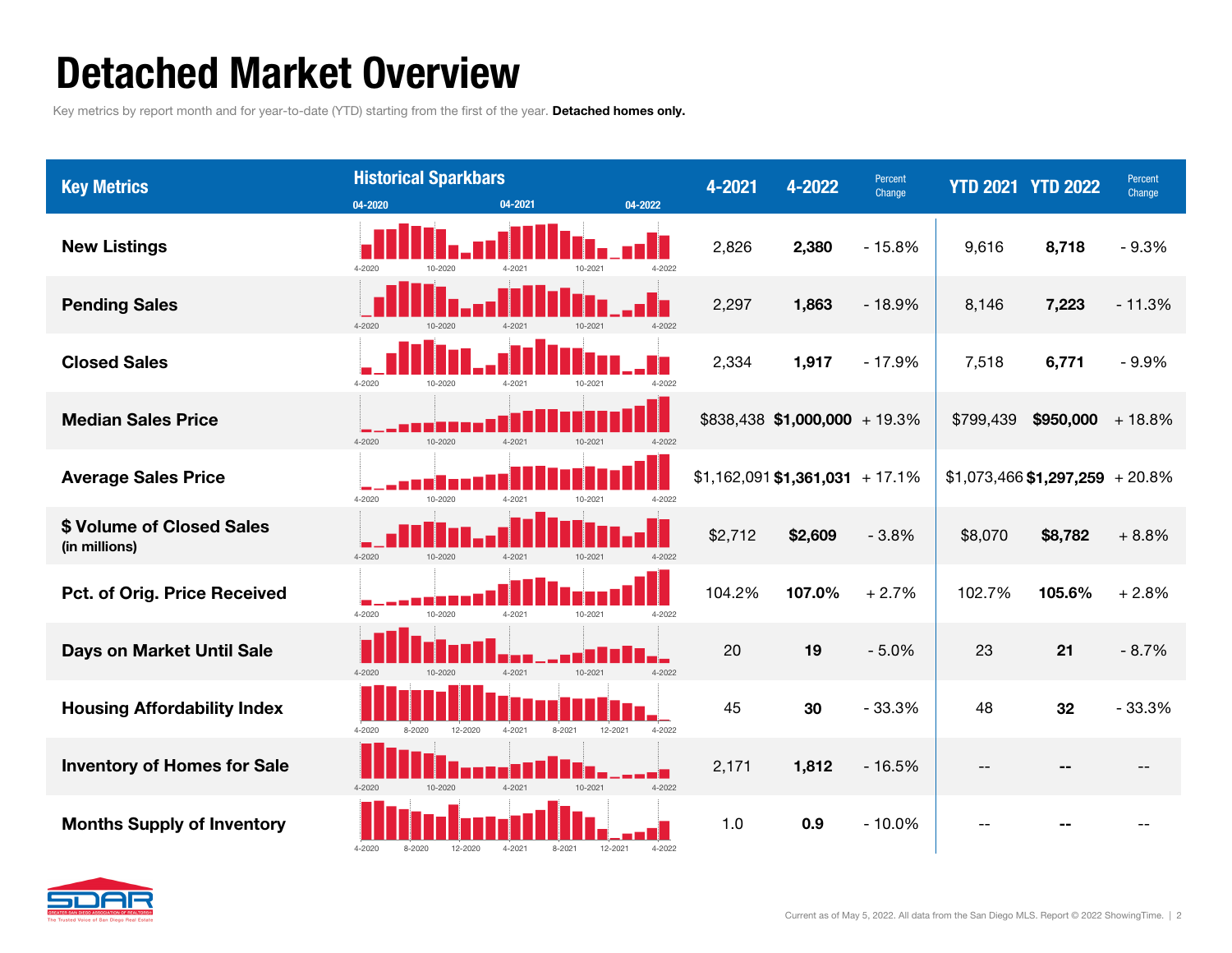### Attached Market Overview

Key metrics by report month and for year-to-date (YTD) starting from the first of the year. Attached homes only.



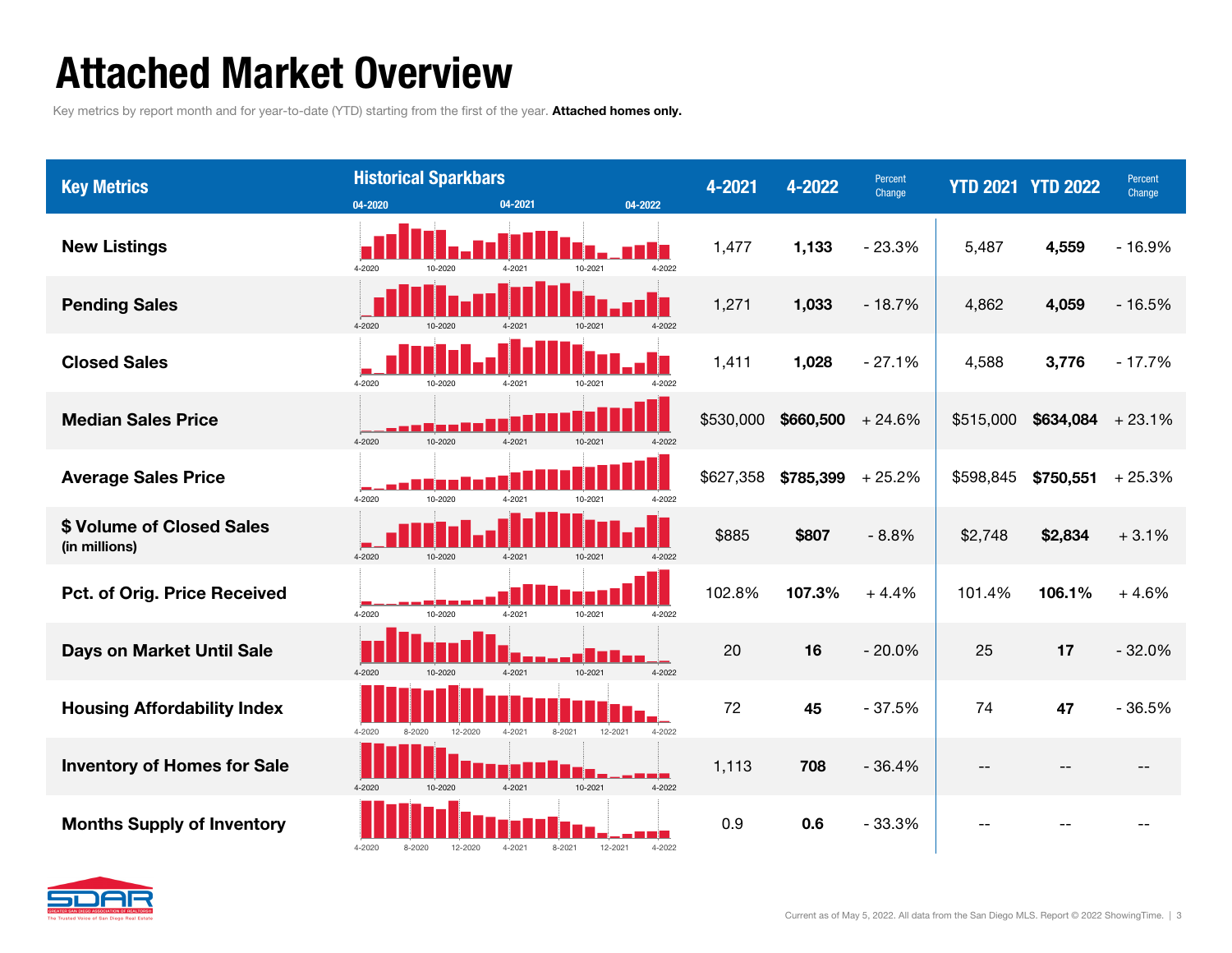### New Listings

A count of the properties that have been newly listed on the market in a given month.



| <b>New Listings</b> | Detached | Year-Over-Year<br>Change | <b>Attached</b> | Year-Over-Year<br>Change |
|---------------------|----------|--------------------------|-----------------|--------------------------|
| May-2021            | 2,861    | $+7.0%$                  | 1,545           | $+8.3\%$                 |
| Jun-2021            | 2,917    | $+8.7%$                  | 1,590           | $+6.8%$                  |
| Jul-2021            | 2.965    | $-0.2\%$                 | 1,594           | $-13.1\%$                |
| Aug-2021            | 2,601    | $-8.7\%$                 | 1,389           | $-16.7%$                 |
| Sep-2021            | 2,335    | $-15.9%$                 | 1,220           | $-23.6\%$                |
| Oct-2021            | 2,197    | $-18.2%$                 | 1,119           | $-31.3%$                 |
| Nov-2021            | 1,749    | $-7.8\%$                 | 873             | $-18.6%$                 |
| Dec-2021            | 1.278    | $-15.9%$                 | 713             | $-22.1%$                 |
| Jan-2022            | 1,854    | $-10.8%$                 | 1,068           | $-16.4%$                 |
| Feb-2022            | 1,967    | $-7.7\%$                 | 1,127           | $-7.8%$                  |
| Mar-2022            | 2,517    | $-2.4%$                  | 1,231           | $-18.5%$                 |
| Apr-2022            | 2,380    | $-15.8\%$                | 1,133           | $-23.3%$                 |
| 12-Month Avg        | 2.302    | -6.9%                    | 1,217           | $-14.7\%$                |

Detached

Attached

## 2,000 3,000 4,000



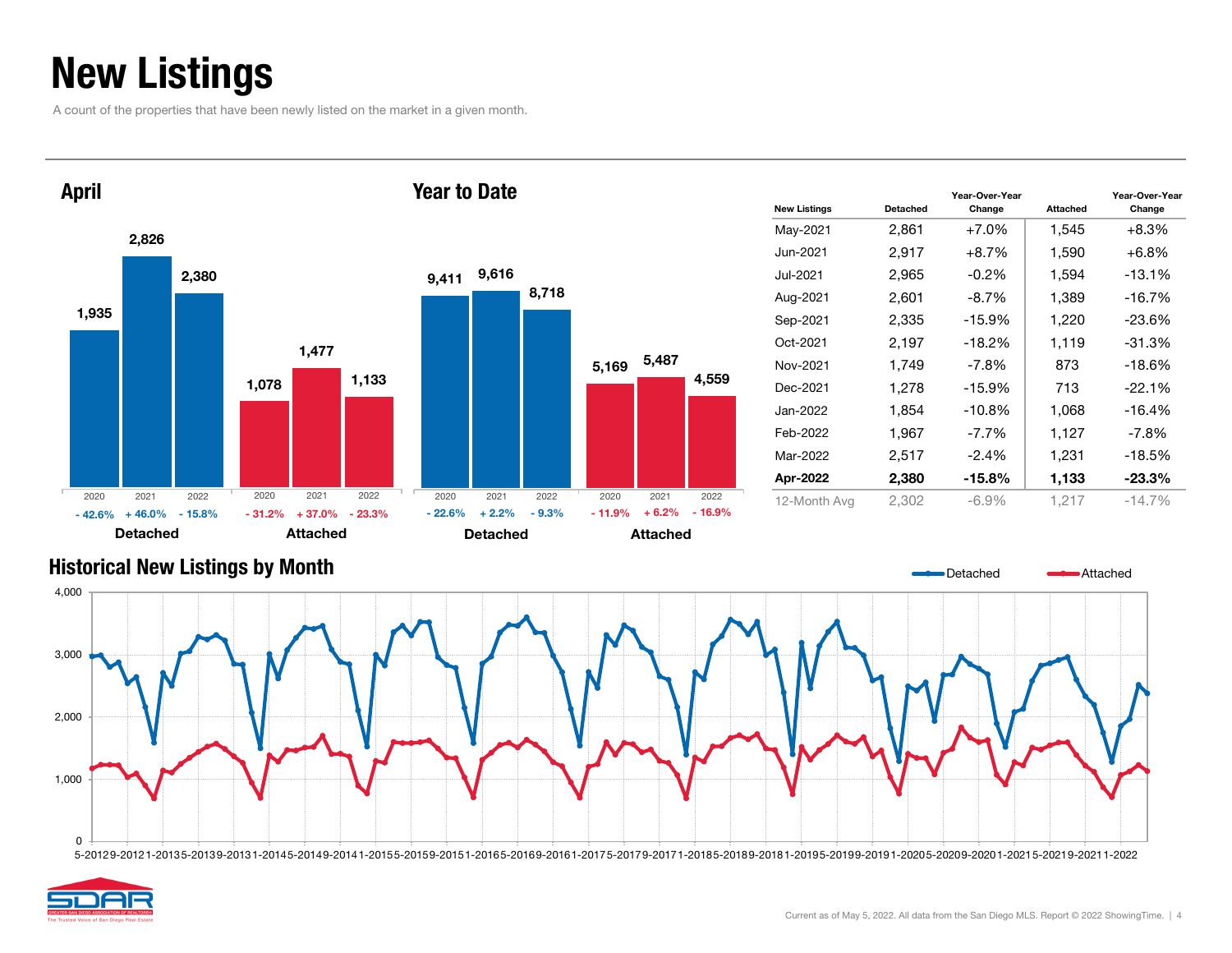### Pending Sales

A count of the properties on which offers have been accepted in a given month.



| <b>Pending Sales</b> | Detached | Year-Over-Year<br>Change | <b>Attached</b> | Year-Over-Year<br>Change |
|----------------------|----------|--------------------------|-----------------|--------------------------|
| May-2021             | 2,414    | $+22.0%$                 | 1,278           | $+24.6%$                 |
| Jun-2021             | 2,427    | $+0.2\%$                 | 1,406           | $+15.1\%$                |
| Jul-2021             | 2,204    | $-14.0\%$                | 1,313           | -1.6%                    |
| Aug-2021             | 2,321    | $-6.9\%$                 | 1,365           | $+6.9%$                  |
| Sep-2021             | 2,101    | $-14.6\%$                | 1,175           | $-11.5%$                 |
| Oct-2021             | 2,052    | $-13.3%$                 | 1,071           | $-18.4%$                 |
| Nov-2021             | 1,893    | $-1.0\%$                 | 982             | $-8.1%$                  |
| Dec-2021             | 1,349    | -13.6%                   | 765             | $-18.4%$                 |
| Jan-2022             | 1,496    | $-13.3%$                 | 910             | $-17.9%$                 |
| Feb-2022             | 1,721    | -5.4%                    | 967             | $-13.9%$                 |
| Mar-2022             | 2,143    | $-7.0\%$                 | 1,149           | $-15.5%$                 |
| Apr-2022             | 1,863    | $-18.9%$                 | 1,033           | $-18.7\%$                |
| 12-Month Avg         | 2.159    | $-7.4\%$                 | 1,197           | $-6.6%$                  |



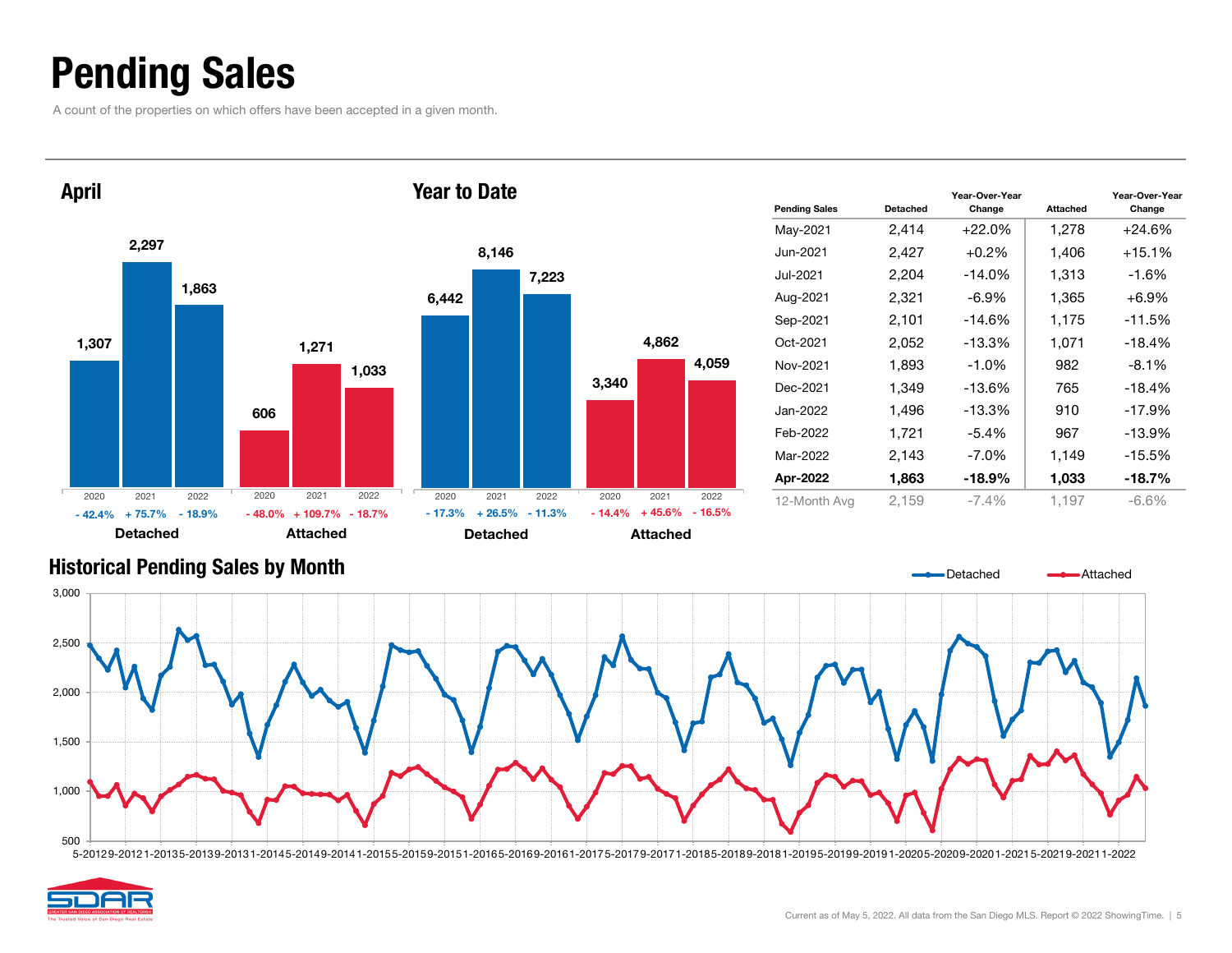### Closed Sales

A count of the actual sales that closed in a given month.



| <b>Closed Sales</b> | Detached | Year-Over-Year<br>Change | <b>Attached</b> | Year-Over-Year<br>Change |
|---------------------|----------|--------------------------|-----------------|--------------------------|
| May-2021            | 2,250    | $+69.4%$                 | 1,224           | +92.5%                   |
| Jun-2021            | 2,569    | $+25.2%$                 | 1,373           | $+32.1%$                 |
| Jul-2021            | 2.364    | $-4.5\%$                 | 1.375           | $+6.3\%$                 |
| Aug-2021            | 2,244    | $-5.7%$                  | 1,353           | $+8.2%$                  |
| Sep-2021            | 2,238    | $-11.8%$                 | 1,286           | $+3.6\%$                 |
| Oct-2021            | 2,079    | $-11.9%$                 | 1,137           | $-12.0%$                 |
| Nov-2021            | 1,974    | $-9.3%$                  | 1,059           | $-8.5%$                  |
| Dec-2021            | 1.975    | $-11.3%$                 | 1.080           | $-16.4%$                 |
| Jan-2022            | 1,400    | -7.3%                    | 767             | $-12.8%$                 |
| Feb-2022            | 1,481    | $-8.5\%$                 | 868             | $-12.5%$                 |
| Mar-2022            | 1,973    | $-3.9\%$                 | 1,113           | $-14.7%$                 |
| Apr-2022            | 1,917    | $-17.9%$                 | 1,028           | $-27.1%$                 |
| 12-Month Avg        | 2.088    | $-2.4\%$                 | 1,149           | $-0.9\%$                 |

### Historical Closed Sales by Month 500 1,000 1,500 2,000 2,500 3,000 DetachedAttached

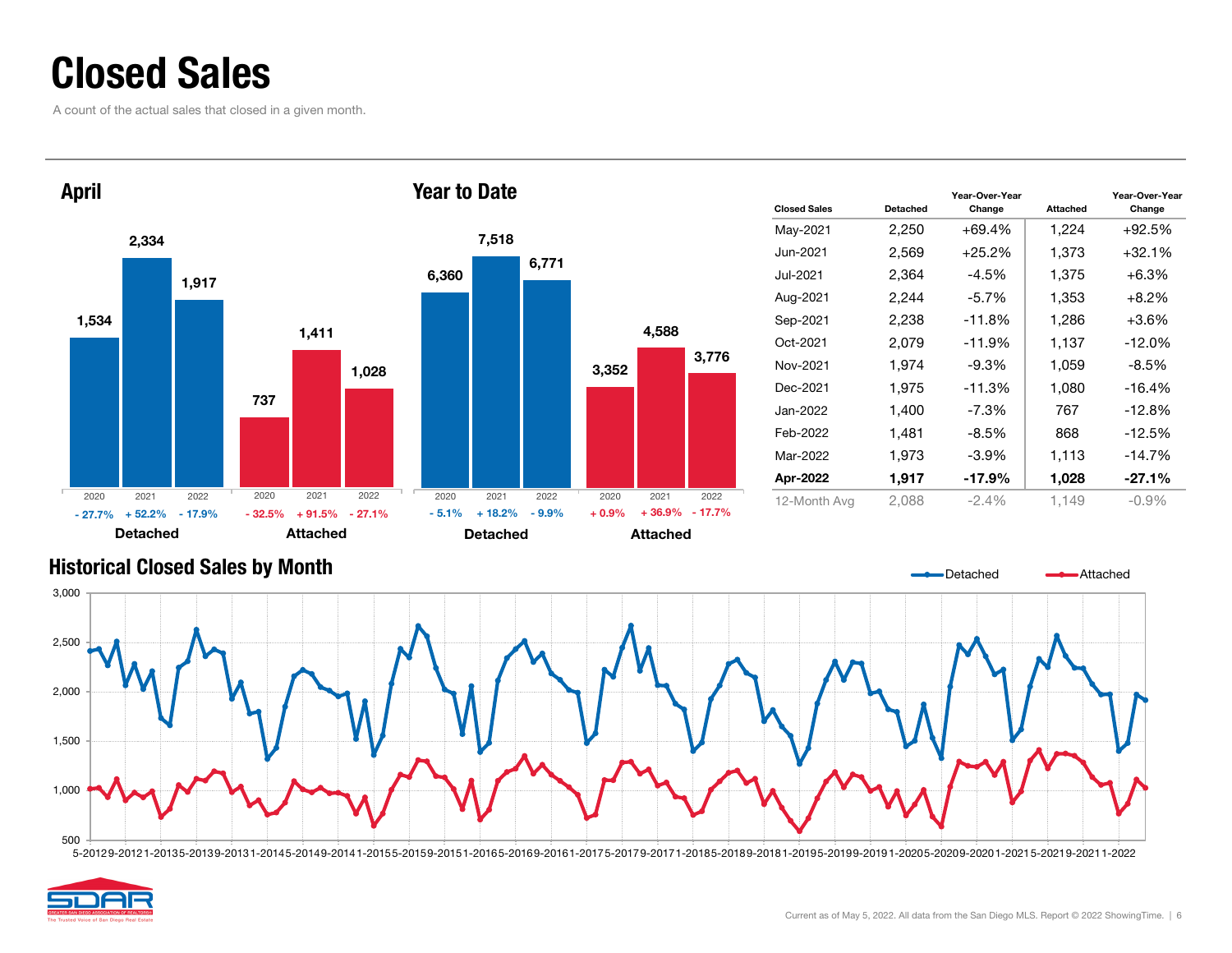### Median Sales Price

Point at which half of the sales sold for more and half sold for less, not accounting for seller concessions, in a given month.



| <b>Median Sales Price</b> | Detached    | Year-Over-Year<br>Change | <b>Attached</b> | Year-Over-Year<br>Change |
|---------------------------|-------------|--------------------------|-----------------|--------------------------|
| May-2021                  | \$860,000   | $+30.3%$                 | \$540,000       | $+24.1%$                 |
| Jun-2021.                 | \$875,000   | $+28.7%$                 | \$550,000       | $+21.4%$                 |
| Jul-2021                  | \$875.000   | +20.7%                   | \$550,000       | $+18.0\%$                |
| Aug-2021                  | \$850,000   | $+15.0%$                 | \$555,000       | $+17.3%$                 |
| Sep-2021                  | \$854,500   | +15.5%                   | \$567,000       | +16.9%                   |
| Oct-2021                  | \$860,000   | $+14.7%$                 | \$561,000       | $+18.0%$                 |
| Nov-2021                  | \$856,500   | $+14.2%$                 | \$590,000       | $+24.1%$                 |
| Dec-2021                  | \$850,000   | +14.1%                   | \$587,500       | $+19.9%$                 |
| Jan-2022                  | \$881,250   | $+18.9%$                 | \$585,000       | $+20.6%$                 |
| Feb-2022                  | \$910,000   | $+17.4%$                 | \$627,944       | $+22.0%$                 |
| Mar-2022                  | \$975,000   | $+20.4%$                 | \$642.000       | $+24.7%$                 |
| Apr-2022                  | \$1,000,000 | +19.3%                   | \$660,500       | $+24.6%$                 |
| 12-Month Avg*             | \$749,900   | $+17.3%$                 | \$485,000       | $+19.6%$                 |

#### Historical Median Sales Price by Month

\* Median Sales Price for all properties from May 2021 through April 2022. This is not the average of the individual figures above.

Detached



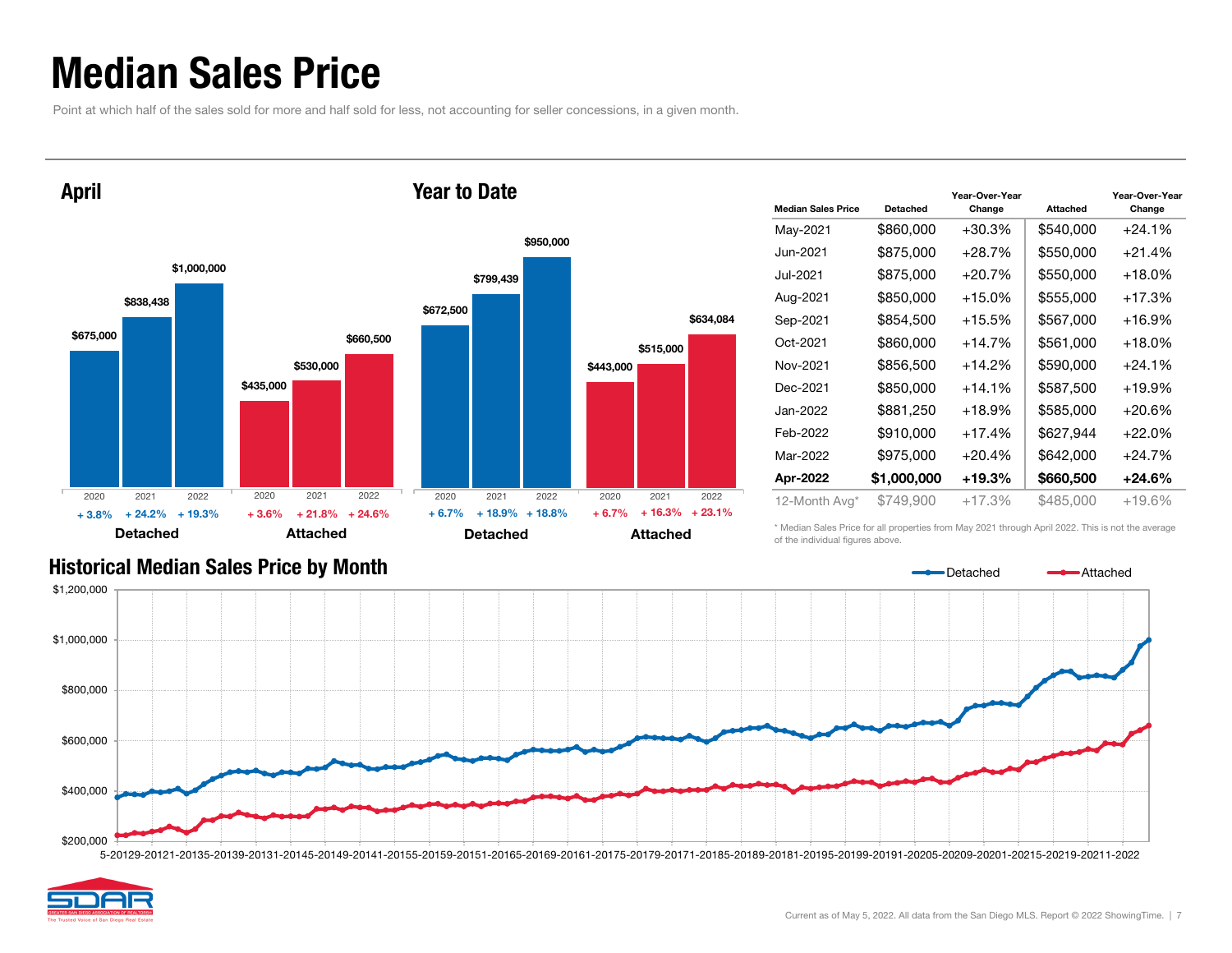### Average Sales Price

Average sales price for all closed sales, not accounting for seller concessions, in a given month.



| Avg. Sales Price | <b>Detached</b> | Year-Over-Year<br>Change | <b>Attached</b> | Year-Over-Year<br>Change |
|------------------|-----------------|--------------------------|-----------------|--------------------------|
| May-2021         | \$1,170,162     | $+43.2%$                 | \$643,055       | $+32.0%$                 |
| Jun-2021         | \$1,176,053     | $+34.8%$                 | \$653,406       | +24.9%                   |
| Jul-2021         | \$1,148,827     | $+23.2%$                 | \$653,692       | $+21.8%$                 |
| Aug-2021         | \$1,121,862     | $+16.9%$                 | \$647,449       | $+14.0%$                 |
| Sep-2021         | \$1,143,119     | +17.5%                   | \$675,979       | $+17.7\%$                |
| Oct-2021         | \$1,171,571     | $+13.9%$                 | \$674,900       | $+19.5%$                 |
| Nov-2021         | \$1,132,949     | $+17.2%$                 | \$691,022       | $+23.0%$                 |
| Dec-2021         | \$1,110,274     | $+14.0%$                 | \$695,730       | $+18.3\%$                |
| Jan-2022         | \$1,179,463     | $+17.8%$                 | \$712,989       | $+25.9%$                 |
| Feb-2022         | \$1,254,723     | $+20.7%$                 | \$730,230       | $+24.8%$                 |
| Mar-2022         | \$1,350,789     | $+28.3%$                 | \$760,099       | +26.6%                   |
| Apr-2022         | \$1,361,031     | +17.1%                   | \$785,399       | +25.2%                   |
| 12-Month Avg*    | \$986,206       | $+20.6\%$                | \$569,894       | +20.9%                   |

#### Historical Average Sales Price by Month

\* Avg. Sales Price for all properties from May 2021 through April 2022. This is not the average of the individual figures above.



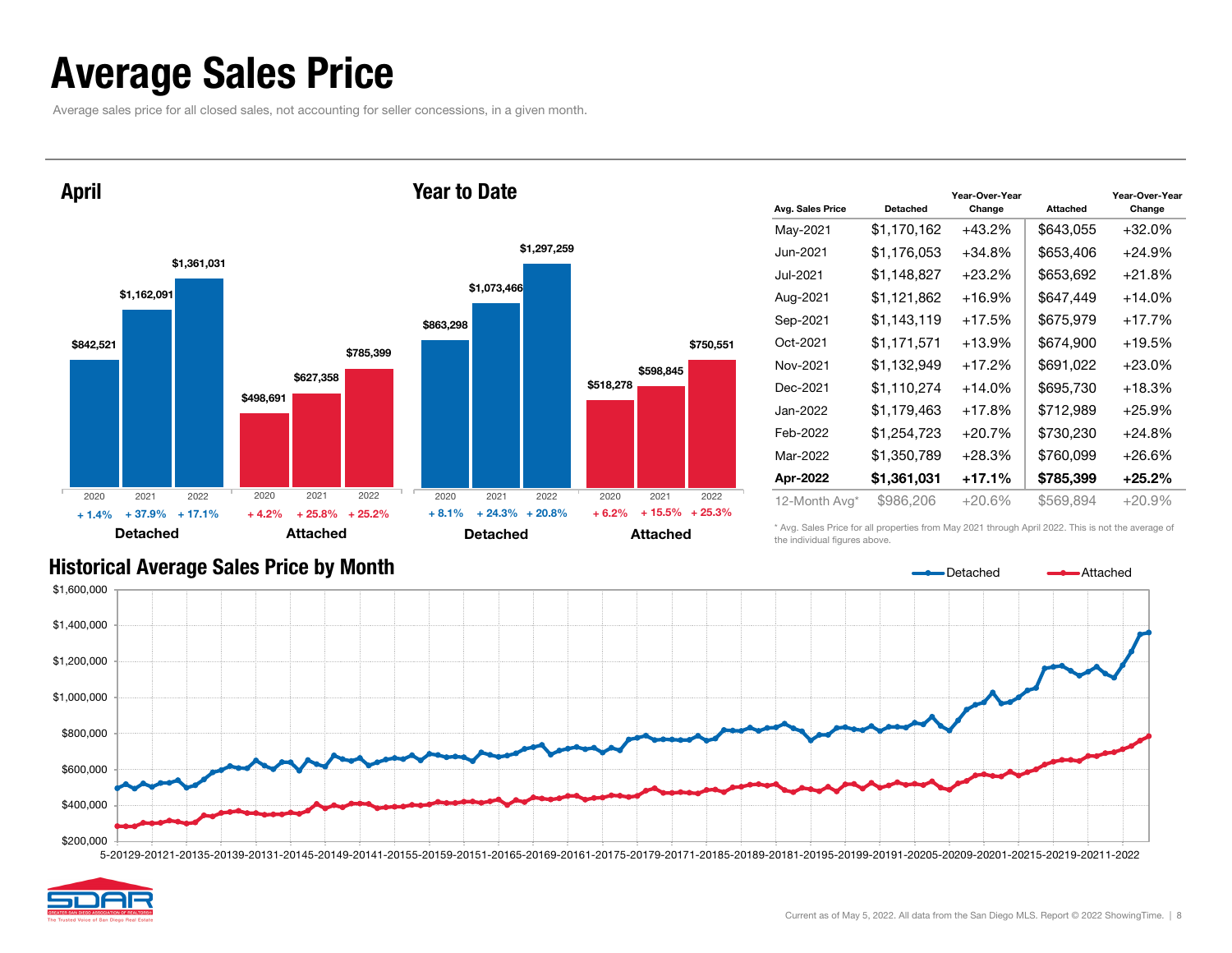### Dollar Volume of Closed Sales (in millions)

The total dollar volume for all closed sales in a given month (in millions). Does not account for seller concessions.



| \$ Volume of Closed<br>Sales (in millions) | Detached | Year-Over-Year<br>Change | <b>Attached</b> | Year-Over-Year<br>Change |
|--------------------------------------------|----------|--------------------------|-----------------|--------------------------|
| May-2021                                   | \$2,633  | +143.3%                  | \$787           | +155.5%                  |
| Jun-2021                                   | \$3,021  | $+69.0%$                 | \$897           | +65.5%                   |
| Jul-2021                                   | \$2,716  | $+17.7%$                 | \$899           | +29.5%                   |
| Aug-2021                                   | \$2,517  | $+10.2%$                 | \$876           | $+23.2%$                 |
| Sep-2021                                   | \$2,558  | $+3.6\%$                 | \$869           | +22.4%                   |
| Oct-2021                                   | \$2,429  | $+0.0\%$                 | \$763           | $+4.7%$                  |
| Nov-2021                                   | \$2,236  | $+6.2%$                  | \$732           | $+12.4%$                 |
| Dec-2021                                   | \$2,192  | $+1.1%$                  | \$751           | $-1.2\%$                 |
| Jan-2022                                   | \$1,651  | $+9.1%$                  | \$547           | $+9.8%$                  |
| Feb-2022                                   | \$1,857  | $+10.3%$                 | \$634           | $+9.3%$                  |
| Mar-2022                                   | \$2,665  | $+23.3%$                 | \$846           | $+7.9%$                  |
| Apr-2022                                   | \$2,609  | $-3.8\%$                 | \$807           | $-8.8%$                  |
| 12-Month Avg*                              | \$2,424  | $+17.8%$                 | \$784           | +19.8%                   |

#### Historical Dollar Volume of Closed Sales (in millions) by Month

\* \$ Volume of Closed Sales (in millions) for all properties from May 2021 through April 2022. This is not the average of the individual figures above.

Detached



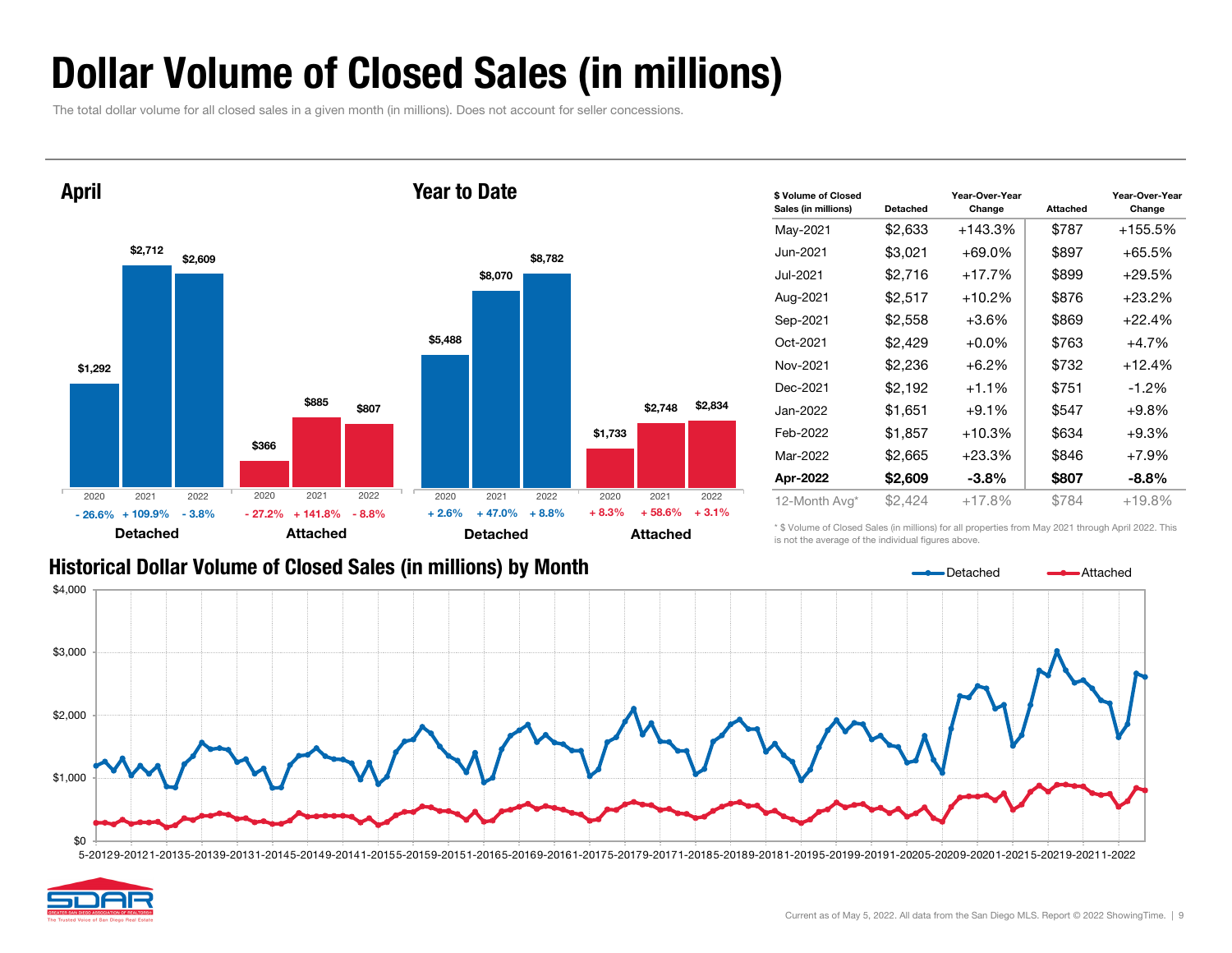### Percent of Original List Price Received

Percentage found when dividing a property's sales price by its original list price, then taking the average for all properties sold in a given month, not accounting for seller concessions.

99.1% $\%$  104.2%  $\frac{107.076}{99.2\%}$  $\%$  107.0%  $\qquad$   $\qquad$  00.0% 102.8% <sup>107.3%</sup> Detached AttachedApril 98.5% 102.7% 105.6% 98.6% 102.7% 101.4% 105.6% 106.1% Detached **Attached** Year to Date2020 2021 2022 $+ 5.1%$  $\%$  + 2.7% + 1.1% + 3.6% + 4.4% + 1.7% + 4.3% + 2.8% + 1.1% + 2.8% + 4.6% 2020 2021 2022 2020 2021 2022 2020 2021 2022  $+ 1.7%$  $\%$  + 5.1% + 2.7% + 1.1% + 3.6% + 4.4% + 1.7% + 4.3% + 2.8% + 1.1%

| <b>Historical Percent of Original List Price Received by Month</b> |  |  |
|--------------------------------------------------------------------|--|--|
|--------------------------------------------------------------------|--|--|

| Received      | <b>Detached</b> | Change  | <b>Attached</b> | Change  |
|---------------|-----------------|---------|-----------------|---------|
| May-2021      | 104.6%          | $+6.6%$ | 103.6%          | $+5.1%$ |
| Jun-2021      | 104.9%          | $+6.4%$ | 103.5%          | $+5.0%$ |
| Jul-2021      | 103.9%          | $+4.8%$ | 103.1%          | $+4.0%$ |
| Aug-2021      | 102.5%          | $+2.8%$ | 102.2%          | $+3.1%$ |
| Sep-2021      | 101.4%          | $+1.5%$ | 101.7%          | $+2.3%$ |
| Oct-2021      | 101.3%          | $+1.2%$ | 101.7%          | $+2.1%$ |
| Nov-2021      | 101.3%          | $+1.1%$ | 102.1%          | $+2.7%$ |
| Dec-2021      | 102.0%          | $+1.8%$ | 102.5%          | $+3.1%$ |
| Jan-2022      | 103.0%          | $+2.2%$ | 103.8%          | $+4.2%$ |
| Feb-2022      | 105.2%          | $+3.5%$ | 105.7%          | $+5.3%$ |
| Mar-2022      | 106.5%          | $+3.1%$ | 106.8%          | $+4.9%$ |
| Apr-2022      | 107.0%          | $+2.7%$ | 107.3%          | $+4.4%$ |
| 12-Month Avg* | 103.6%          | $+3.1%$ | 103.7%          | $+3.6%$ |

Year-Over-Year

Year-Over-Year

Pct. of Orig. Price

\* Pct. of Orig. Price Received for all properties from May 2021 through April 2022. This is not the average of the individual figures above.



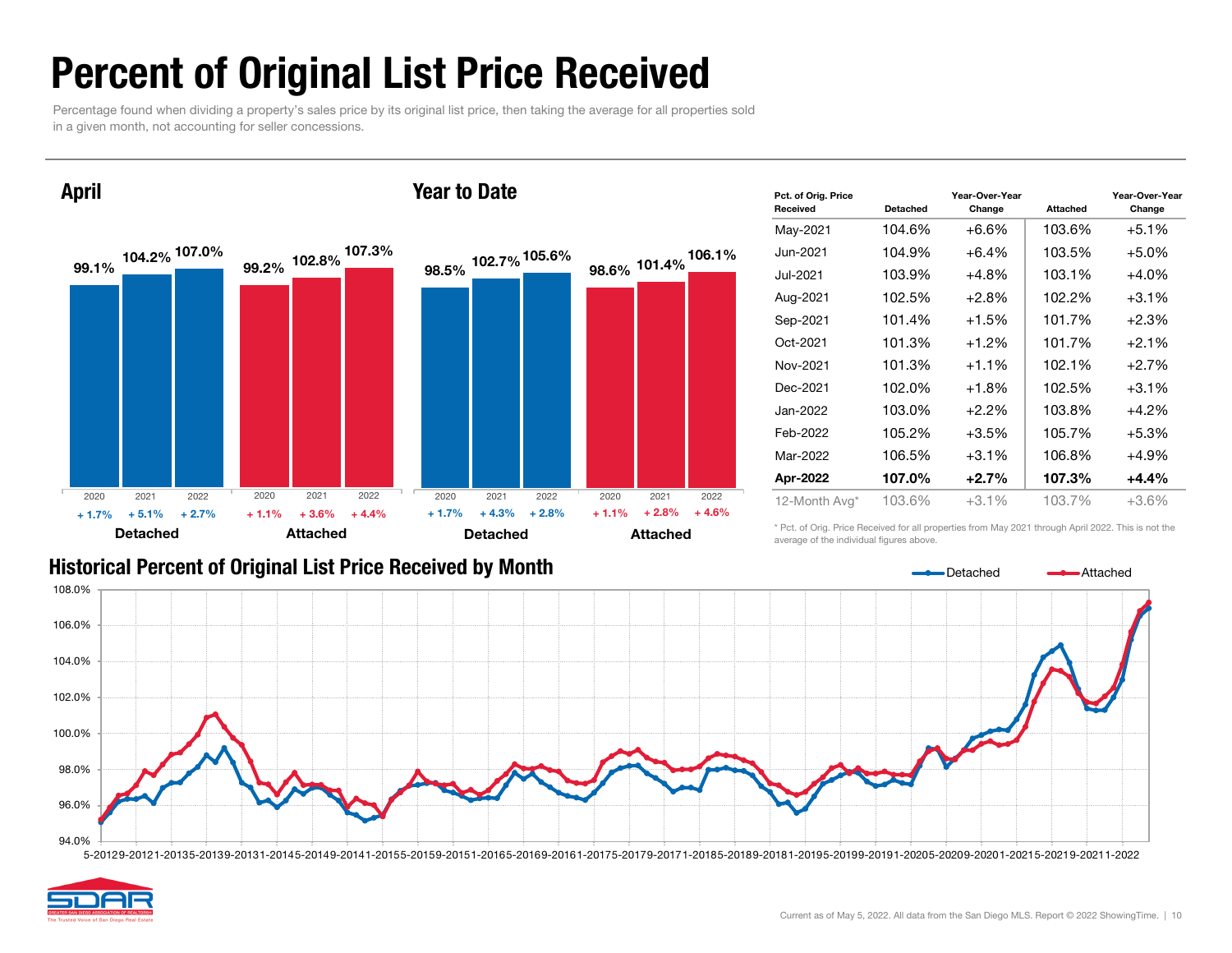### Days on Market Until Sale

Average number of days between when a property is listed and when an offer is accepted in a given month.



| Days on Market | Detached | Year-Over-Year<br>Change | <b>Attached</b> | Year-Over-Year<br>Change |
|----------------|----------|--------------------------|-----------------|--------------------------|
| May-2021       | 20       | -31.0%                   | 18              | $-30.8%$                 |
| Jun-2021       | 17       | -43.3%                   | 18              | $-43.8%$                 |
| Jul-2021       | 18       | -43.8%                   | 18              | $-40.0\%$                |
| Aug-2021       | 20       | -28.6%                   | 18              | $-37.9%$                 |
| Sep-2021       | 21       | $-19.2\%$                | 20              | $-20.0\%$                |
| Oct-2021       | 22       | -18.5%                   | 22              | $-12.0%$                 |
| Nov-2021       | 23       | $-4.2\%$                 | 21              | $-16.0%$                 |
| Dec-2021       | 23       | $-8.0\%$                 | 21              | $-19.2%$                 |
| Jan-2022       | 24       | $-7.7\%$                 | 19              | $-36.7%$                 |
| Feb-2022       | 23       | $-14.8%$                 | 19              | -34.5%                   |
| Mar-2022       | 20       | $0.0\%$                  | 16              | $-33.3%$                 |
| Apr-2022       | 19       | $-5.0\%$                 | 16              | $-20.0\%$                |
| 12-Month Avg*  | 21       | $-20.7%$                 | 19              | $-28.5%$                 |

#### Historical Days on Market Until Sale by Month

\* Days on Market for all properties from May 2021 through April 2022. This is not the average of the individual figures above.



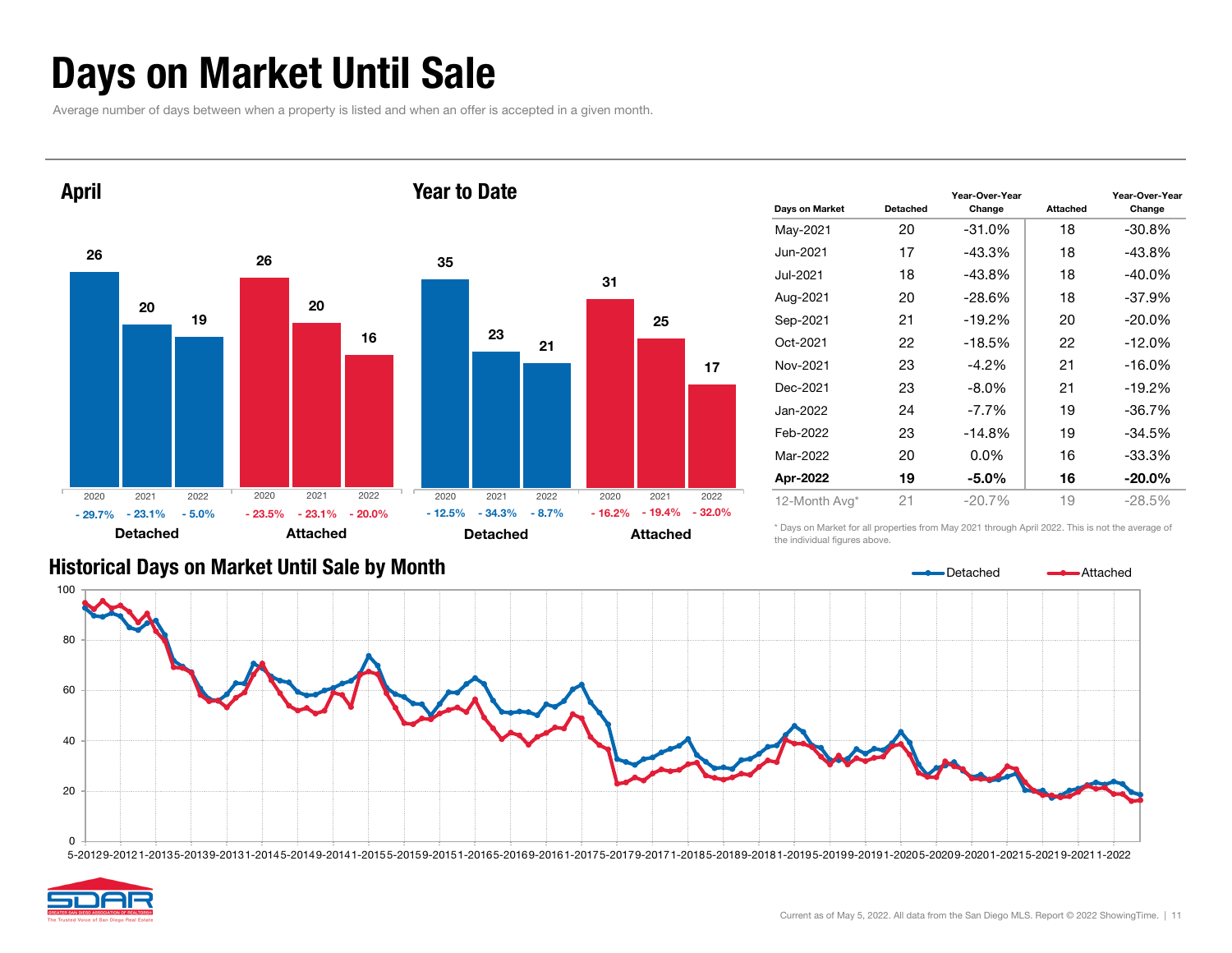## Housing Affordability Index

This index measures housing affordability for the region. For example, an index of 120 means the median household income is 120% of what is necessary to qualify for the median-priced home under prevailing interest rates. A higher number means greater affordability.



| <b>Affordability Index</b> | Detached | Year-Over-Year<br>Change | Attached | Year-Over-Year<br>Change |
|----------------------------|----------|--------------------------|----------|--------------------------|
| May-2021                   | 44       | $-22.8%$                 | 70       | -18.6%                   |
| Jun-2021                   | 43       | $-23.2\%$                | 69       | $-17.9%$                 |
| Jul-2021                   | 43       | $-18.9\%$                | 69       | $-16.9\%$                |
| Aug-2021                   | 45       | $-15.1%$                 | 69       | $-15.9%$                 |
| Sep-2021                   | 44       | $-17.0\%$                | 67       | $-16.3\%$                |
| Oct-2021                   | 44       | $-15.4%$                 | 67       | $-18.3%$                 |
| Nov-2021                   | 45       | $-15.1\%$                | 66       | $-20.5%$                 |
| Dec-2021                   | 43       | $-18.9%$                 | 63       | $-21.3%$                 |
| Jan-2022                   | 41       | $-22.6%$                 | 61       | $-23.8%$                 |
| Feb-2022                   | 39       | $-18.8\%$                | 56       | $-22.2%$                 |
| Mar-2022                   | 33       | $-28.3%$                 | 50       | $-30.6%$                 |
| Apr-2022                   | 30       | -33.3%                   | 45       | $-37.5%$                 |
| 12-Month Avg               | 41       | $-20.8%$                 | 63       | $-21.6%$                 |

#### Historical Housing Affordability Index by Mont h

![](_page_11_Figure_5.jpeg)

![](_page_11_Picture_6.jpeg)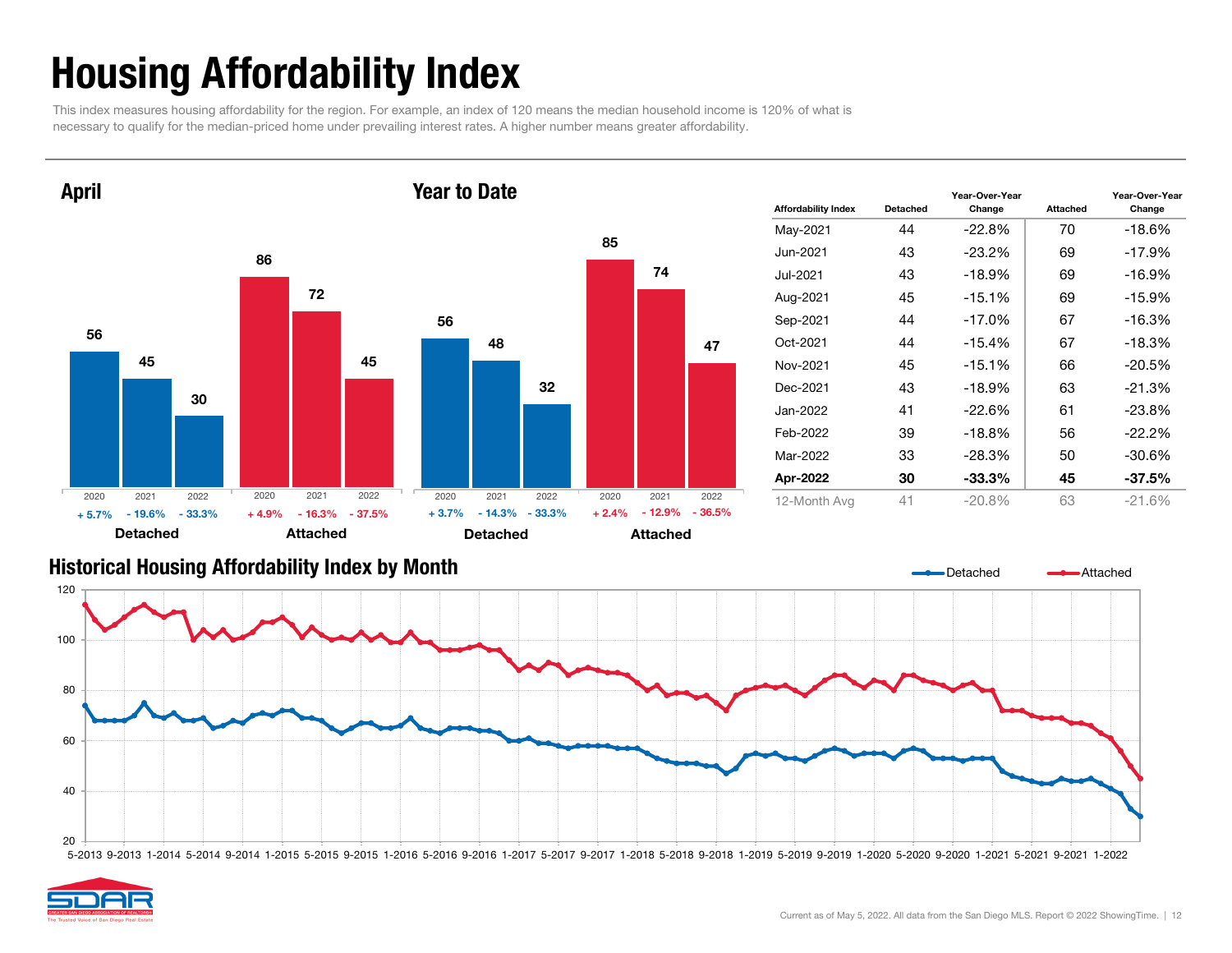### Inventory of Homes for Sale

The number of properties available for sale in active status at the end of a given month.

![](_page_12_Figure_2.jpeg)

![](_page_12_Figure_3.jpeg)

![](_page_12_Figure_4.jpeg)

![](_page_12_Picture_5.jpeg)

Change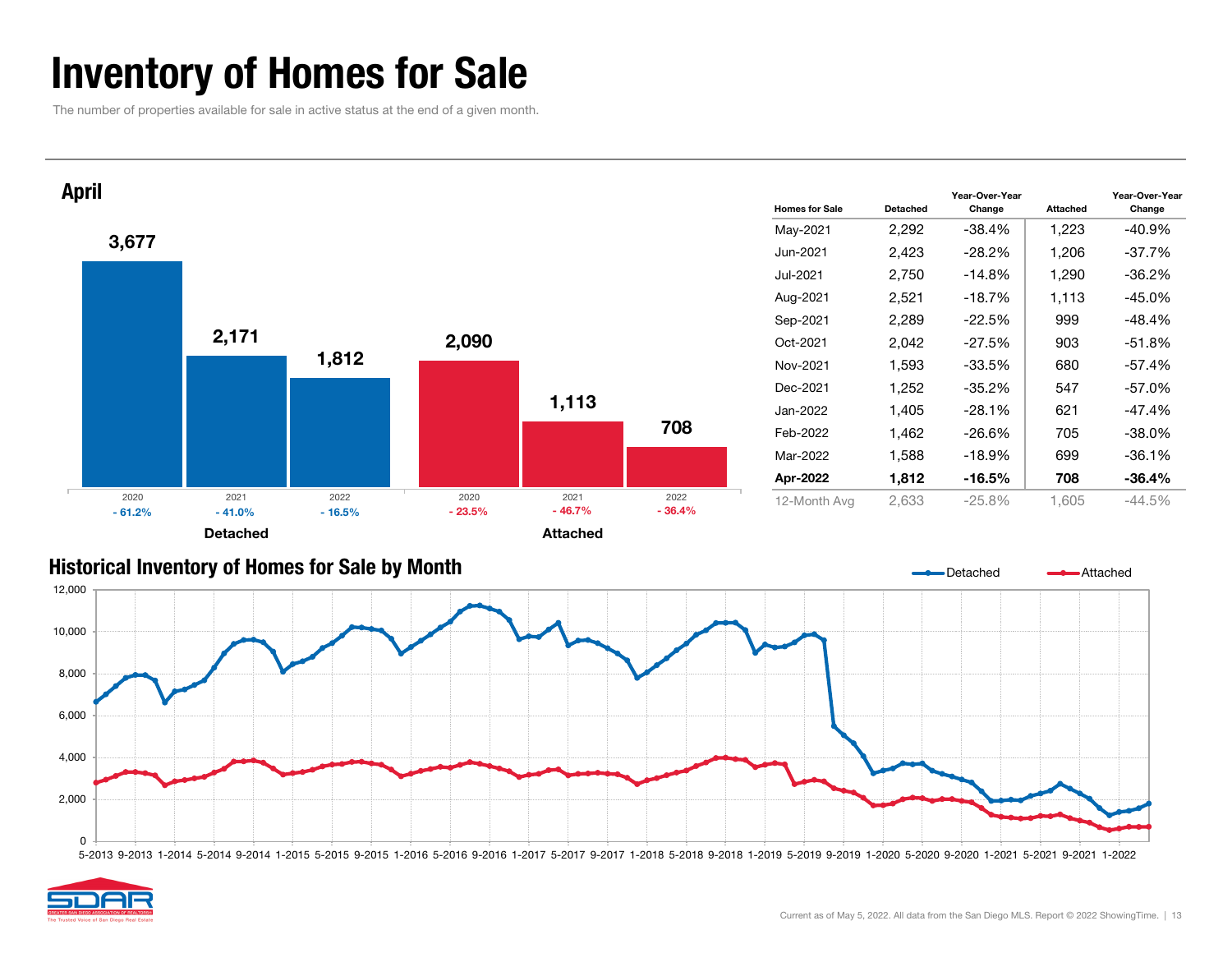### Months Supply of Inventory

The inventory of homes for sale at the end of a given month, divided by the average monthly pending sales from the last 12 months.

![](_page_13_Figure_2.jpeg)

| <b>Months Supply</b> | Detached | Year-Over-Year<br>Change | Year-Over-Year<br>Change |           |  |
|----------------------|----------|--------------------------|--------------------------|-----------|--|
| May-2021             | 1.0      | $-50.0%$                 | 1.0                      | $-54.5%$  |  |
| Jun-2021             | 1.1      | $-38.9%$                 | 1.0                      | $-50.0\%$ |  |
| Jul-2021             | 1.3      | $-23.5%$                 | 1.0                      | $-52.4%$  |  |
| Aug-2021             | 1.2      | $-25.0\%$                | 0.9                      | $-57.1%$  |  |
| Sep-2021             | 1.1      | $-26.7%$                 | 0.8                      | $-57.9%$  |  |
| Oct-2021             | 1.0      | $-28.6%$                 | 0.7                      | $-61.1%$  |  |
| Nov-2021             | 0.8      | $-33.3%$                 | 0.6                      | $-60.0\%$ |  |
| Dec-2021             | 0.6      | $-40.0\%$                | 0.5                      | $-58.3%$  |  |
| Jan-2022             | 0.7      | $-30.0\%$                | 0.5                      | -54.5%    |  |
| Feb-2022             | 0.7      | $-30.0\%$                | 0.6                      | $-40.0\%$ |  |
| Mar-2022             | 0.8      | $-11.1%$                 | 0.6                      | $-40.0\%$ |  |
| Apr-2022             | 0.9      | $-10.0\%$                | 0.6                      | $-33.3\%$ |  |
| 12-Month Avg*        | 0.9      | $-31.7%$                 | 0.7                      | $-52.9%$  |  |

#### Historical Months Supply of Inventory by Month

\* Months Supply for all properties from May 2021 through April 2022. This is not the average of the individual figures above.

![](_page_13_Figure_6.jpeg)

![](_page_13_Picture_7.jpeg)